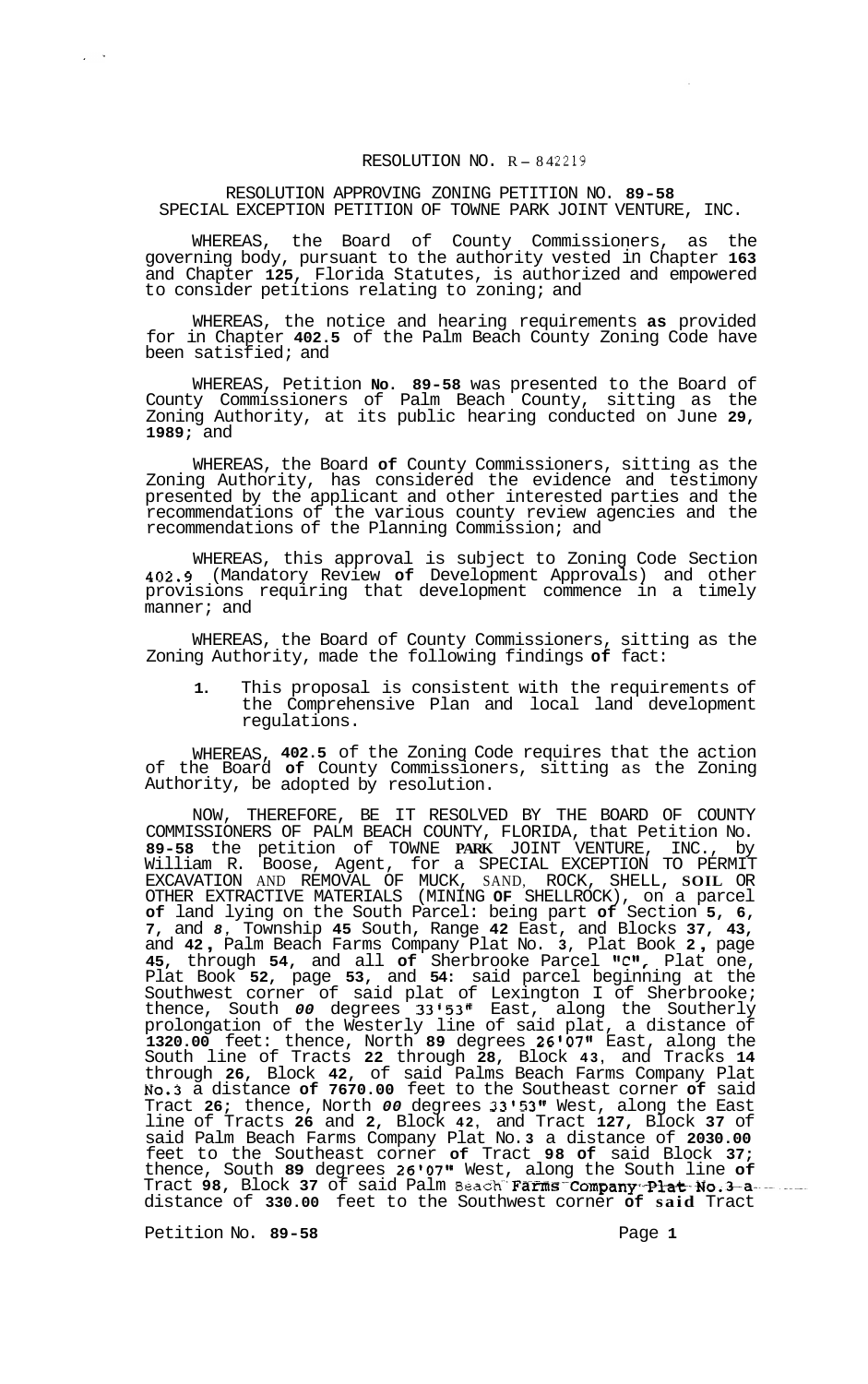**98;** thence North *00* degrees **33'53"** West, along the West line **Of**  said Tract **98,** a distance of **690.00** feet to the Southwest corner of said Tract **95 of** said Block **~37;** thence North **89**  degrees **26'07''** East, along the South line of said Tract **95, a**  distance *of* **330.00** feet to the Southeast corner of said Tract **95;** thence, North *00* degrees **33@53'@** West, along the East line **of** Tracts **95** and **66** of said Block **37,** a distance Of **1320.00**  feet to the Northeast corner of said Tract **66;** thence, south **89**  degrees **26'07@'** West, along the North line of Tracts **66** through **76,** Block **37** of said Palm Beach Farms Company Plat **No.3,** a distance of **3350.88** feet: thence, South *00* degrees **33'53"** East, a distance of **45.00** feet to the Northeast corner of the North portion of Greenbriar **I** of Sherbrooke; thence, South **20** degrees **27'011l** East, along the Easterly line of said plat, a distance of **358.12** feet; thence, South **24** degrees **34'011'** East, along said line, a distance of **259.48** feet to the Southeast corner of said North portion; thence South 07 degrees 44'12" East, a distance **of 856.46** feet; thence, North **63** degrees **53'32''** East, a distance **of 1223.38** feet: thence, South **84** degrees **37'20'@**  East, a distance **of 236.33** feet; thence, South **36** degrees **13'57Il** East, **a** distance of **172.05** feet; thence, South **45**  degrees **42t501t** West, a distance of **862.93** feet; thence, South **89** degrees **18' 1gt\*** West, along the northerly line of said plat of Sherbrooke Parcel **t'C1l** Plat One, a distance of **620.00** feet; thence, North 75 degrees 45'48" West, along said line, a distance **of 132.86** feet to the Northwest corner of said plat; thence, South **06** degrees **29 t1381** East, along the Westerly line of said plat, a distance **of 897.61** feet; thence, South *00*  degrees **3315311** East, along said line, **a** distance **of 158.00** feet to the Southwest corner of said plat; thence, South **89** degrees **26'07@t** West, along the South line **of** Greenbriar **I of** Sherbrooke and along the South line **of** Lexington **I of** Sherbrooke a distance of **4813.11** feet to the Point of Beginning: Together with; North Parcel; being **a** part of said Section **6,** and part of Lot **3,** Tract **42,** Palm Beach Farms Company Plat No. **13,** Plat Book **6,** page **98,** and part of Block **36,and** said Palm Beach Farms Company Plat **No. 3.,** beginning at the Northwest corner **of**  said plat of Lexington **I,** thence, North **89** degrees **26'07''** East, along the Northerly line of said plat, a distance of **1399.71**  feet; thence, North **01** degree **48119tt** East, a distance of **82.78**  feet; thence, South **88** degrees **11t41't** East, a distance of **135.00** feet; thence, North **01** degree **48'19'l** East, along a line parallel with, and *60.00* feet Westerly of, as measured at right angles to the Westerly line **of** Lot **32,** St. Andrews of Sherbrooke in Plat Book **37,** page **100** through **102,** a distance of **2228.00** feet; thence, North **38** degrees **O3'43lt** West, a distance of **619.84** feet: thence, North **30** degrees **26'41t1** West, a distance of **855.00** feet to a point being South **60** degrees **33 19"** West a distance of **25.00** feet from the most Southerly corner of the right-of-way for Angus Road thence, North **29**  degrees **26'41@'** West, along a -line parallel with, and **25.00** feet Southwesterly of, as measured at right angles to the Southwesterly line of Lot **23** *of* said plat, a distance of **270.00** feet to a point being South **60** degrees **33'191'** West a distance of **25.00** feet from the most westerly corner of said Lot **23;** thence, South **60** degrees **33'19@\*** West, **a** distance of **50.00** feet; thence, North **29** degrees **26@41t1** West, a distance of **250.00** feet; thence, North **17** degrees **-Q5'15Jl** East, a distance **of 639.46** feet **to** the North line of the Northeast **1/4 of** said Section **6,** thence, North **87** degrees **54 '29'1** West, along said line, a distance **of 99.55** feet to the North **1/4** corner **of**  said Section 6; thence, North 04 degrees 55'01" West, along the East line **of** Lot **3,** Tract **42** of said Palm Beach Farms Company Plat NO. **13,** a distance **of 1467.31** feet; the Northerly prolongation of said line intersects at the South **1/4** corner of Section **31,** Township **44** South, Range **42** East; thence, North **88** 

Petition No. **89-58** Page **2**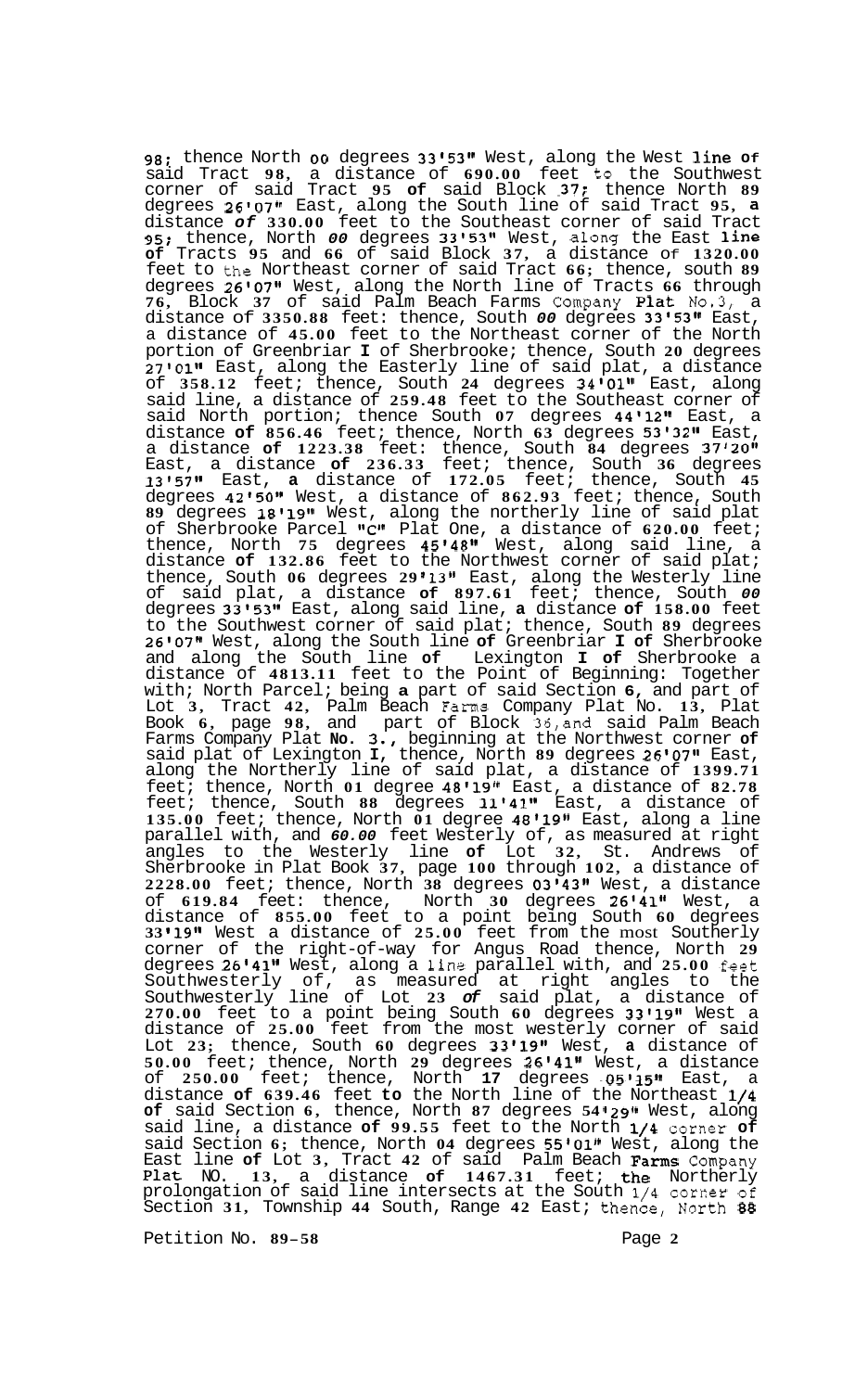degrees **00'01''** West, along the South right-of-way line of Lantana Road and along a line parallel with, and 40.00 feet Southerly of, as measured at right angles **to** the South line of the Southwest 1/4 of -said Section 31, a distance of 1349.83 feet: thence, South **12** degrees **59'30''** East, a distance of **14.49**  feet: thence South **13** degrees **08'27''** East, **a** distance of **4193.12** feet **to** the Point of Beginning, being located on the south side of Lantana Road, approximately **.1** mile east of State Road *7* **(US 441)** and bounded on the east by the Sunshine State Parkway (Florida's Turnpike) in an AR-Agricultural Residential Zoning District, was approved on June **29, 1989,** as advertised, subject to the following conditions:

- **1.**  The petitioner shall only be allowed to proceed with excavation in accordance with the also proposed restoration and rehabilitation program. **No** further removal of extractive materials shall be permitted.
- **2.**  Residential dwelling units deleted from the Sherbrooke Planned Unit Development shall not be eligible for credit against any future residential development under the current standards of the **1987**  Traffic Performance Standards.
- **3.**  Prior to removal of material, that has already been excavated, a haul permit shall be obtained from the Department of Engineering. The Developer shall  $\mathbf{p}\textup{c}\textup{s}\textup{t}$  a bond with the Office of the County Engineer for restoration of roads prior to the issuance of any haul permits required to finish the excavation. The County Engineer shall have the ability to call this bond to be used for roadway restoration.
- **4.**  The Developer shall pay, at the time of issuance of the Excavation Permit, One Thousand Five Hundred **(\$1,** *500.00)* Dollars as payment toward meeting the cost **of** this project's direct and identifiable traffic impact
- **5. No** later than two **(2)** years of the effective date **of**  the Resolution approving this project or as m3y be extended to correspond with roadway design schedules, with approval by the County Engineer, the property owner shall convey to Palm Beach County **Land**  Development Division by road right-of-way warranty deed, free of all encumbrances and encroachments, for the property subject to this petition:
	- a. Hypoluxo Road, **110** feet of right-of-way:
	- b. Lyons Road, 110 feet of right-of-way;
	- **c.** sufficient right-of-way as determined ky the County Engineer for the Hypoluxo Road/Turnpike Overpass and/or Interchange; and,
	- d. The following intersections shall be in conformance with expanded intersections as defined in Palm Beach County's Thoroc.ghfare Right-of-way Protection Map:
		- **1.** State Road *7* and Hypoluxo Road: and,
		- Hypoluxo Road and Lyons Road.  $2.$

Petition **No.** 89-58 **Page 3 Page 3** 

 $\epsilon$ 

 $\mathcal{L}^{\text{max}}_{\text{max}}$  and  $\mathcal{L}^{\text{max}}_{\text{max}}$ 

الرزايا وليسا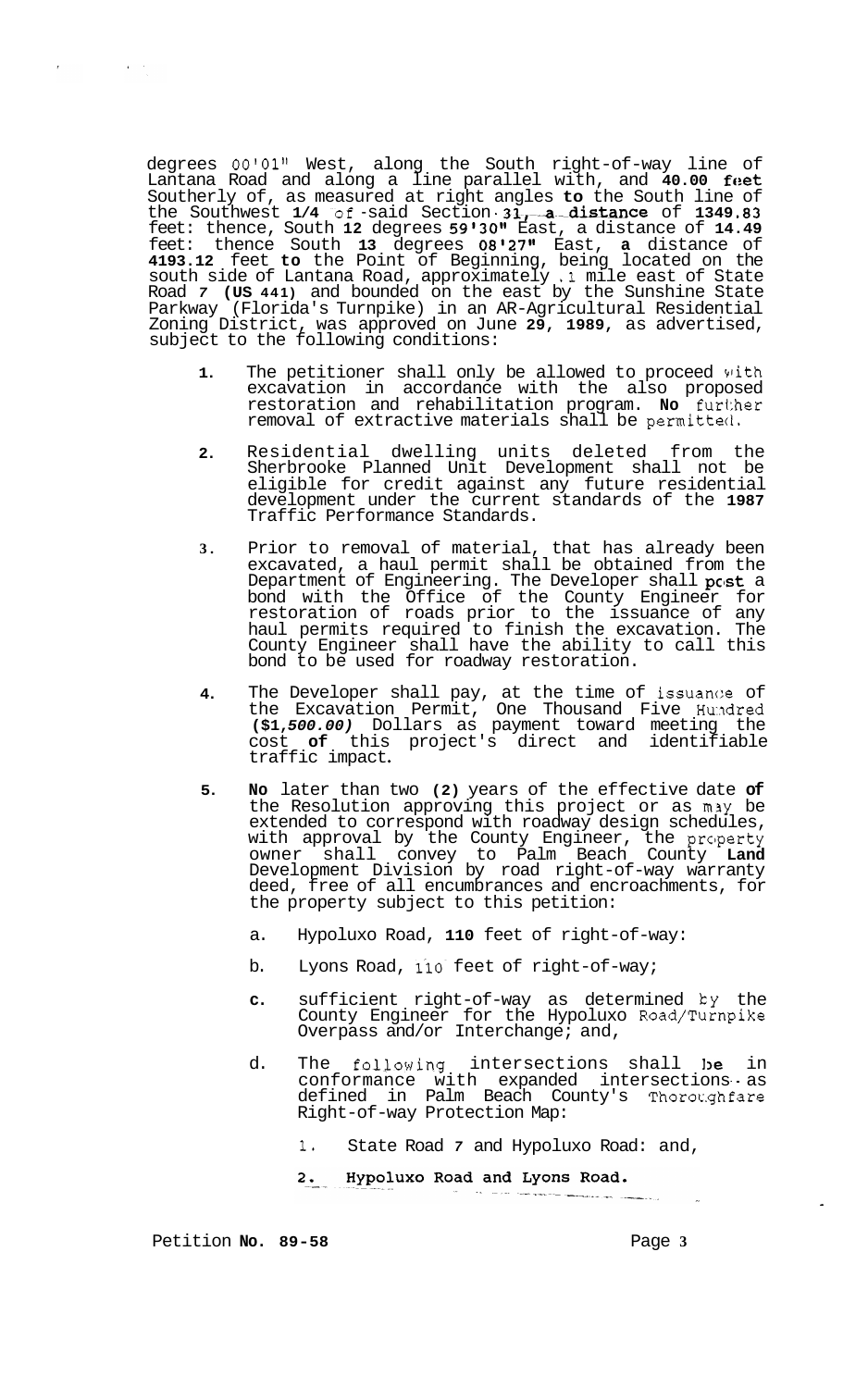Property owner shall provide Palm Beach County with sufficient documentation acceptable to the Right of Way Acquisition Section to ensure that the property way acquisition section to ensure that the property<br>is free of all encumbrances and encroachments. Right-of-way conveyances shall also include "Sife Sight Corners" where appropriate at intersections as determined by the County Engineer.

- *6.* The Property owner shall convey to Palm Beach Cour.ty, no later than **2** years of the effective date **of**  resolution approving this project, adequate road drainage easements through the project's internal surface water management system to provide legal positive outfall for all runoff from those segments of Lyons Road and Hypoluxo Road along the property frontage and for a maximum **400** foot distance each side of the property boundary lines along Lyons Road and Hypoluxo Road. Said easements shall be no less than **20** feet in width. The drainage system within the project shall have sufficient retention/deterkion capacity to meet the storm water discharge and treatment requirements of the applicable County Water Control District and South Florida Water Management for the combined runoff from the project and Discrict the ultimate Thoroughfare Plan Road Section(s) of the included segment.
- *7.* The petitioner shall designate **10.75** acres as a civic site. The civic site location shall be approved by Palm Beach County Planning, Zoning & Building Department, Department of Engineering and Depantment of Real Property Management. The site shall be provided with appropriate public access.
- 8. If this petition is amended and approved by the Board of County Commissioners for a Planned Unit Development, then the **10.75** acres shall be exclusive of the **2** per cent civic dedication requirement **of** the proposed development, but is eligible for oper space credit.
- **9.** The Property owner shall provide constructior. plans to the Land Development Division for the completion of Lyons Road from the construction currently in progress south **of** Lantana Road for the construction of **2** lanes expandable to *6* lanes. These construction plans shall be approved by the County Engineer based upon Palm Beach Countyls minimum Construction Plan Standards as they presently exist or as they n.ay from time **to** time be amended. These construction plans shall be completed within **12** months of the effective date of the Resolution approving this project.. Plan costs shall be approved by the County Engineer. All canal crossings (bridges and/or culverts) within the project limits shall be constructed **to** their ,Jltimate paved configuration. Required utility relocations shall be coordinated through the Engineering Department, Roadway Production Division. Surety for these plans shall be posted within sixty *(60)* days of the effective date of adoption of the Resolution approving this petition in the amount **to** be determined by the County Engineer.
- The property owner shall complete the construction of 10. Lyons Road-from the south property line of Petition No. 89-58 north to the paved terminus south of

Petition **No.** 89-58 **Page 4 Page 4**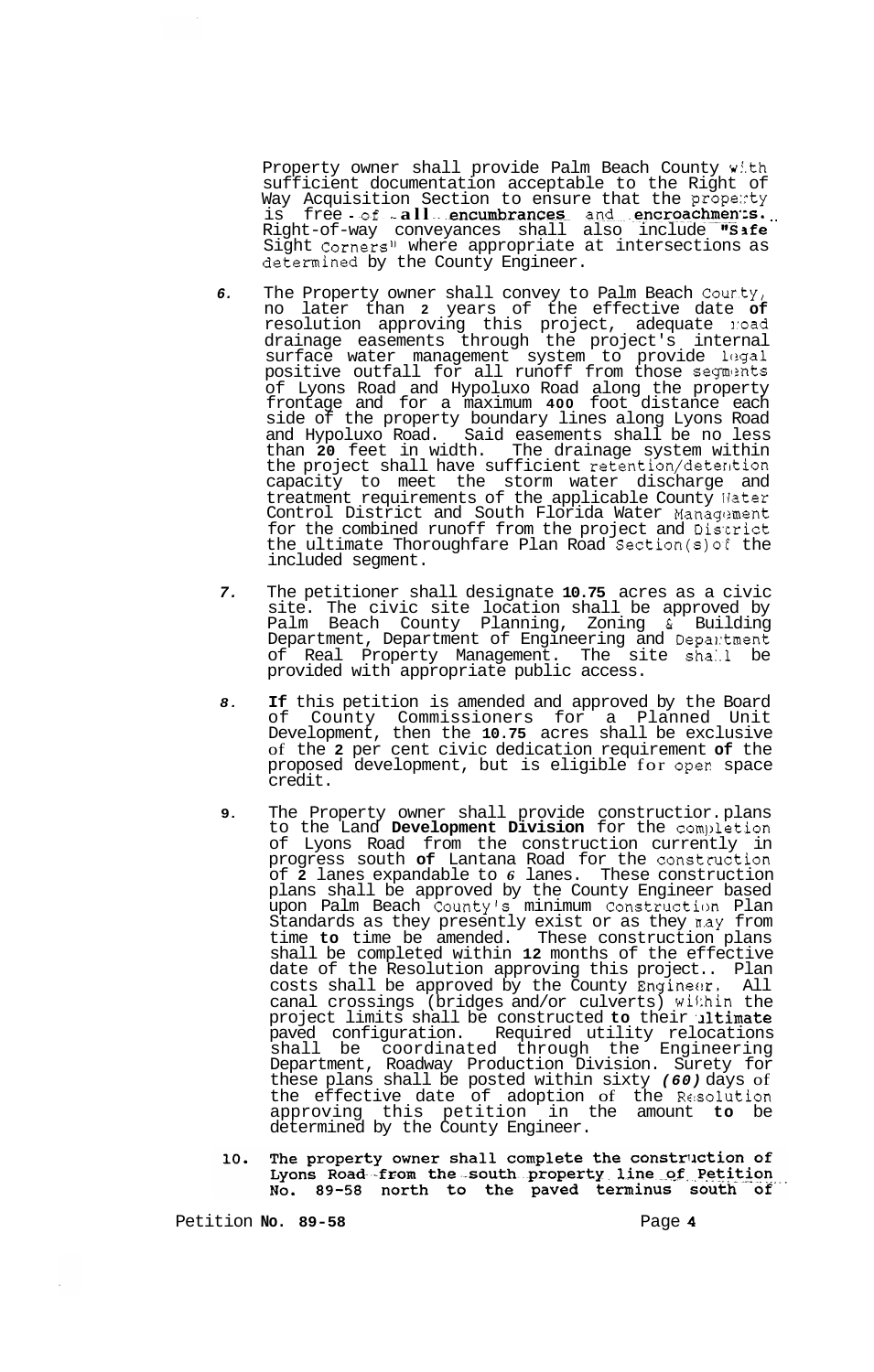Lantana Road in accordance with the Condition above. This con.struction shall be started within ninety **(510)**  daysi'.'campieted prior to **12** months from the date **of**  notification by the County Engineer for paved continuity of Lyons Road. Paved continuity shall be defined in this instance as roadway construct.ion contracts having been let for Lyons Road from the south boundary of Petition No. 89-58, Lyons Road through Hypoluxo Road to Boynton Beach Boulevard or concurrent with the construction of Hypoluxo Road as outlined in the conditions below whichever shall first occur. All canal crossings within the project limits shall be constructed to their ultinate configuration.

- **11.**  The Property owner shall provide construction plans to **Land Development Division** for Hypoluxo Road as a **2**  lane section (expandable to *6* lanes) from the Florida Turnpike to State Road **7,** excluding the turnpike/overpass plus the appropriate tapers. These construction plans shall be approved by the County Engineer based upon Palm Beach County's minimum Construction Plan Standards as they presently exist or **as** they may from time to time be amended. These construction plans shall be commenced with **24** mcnths and completed prior to **36** months of the effective date of the Resolution approving this project. Plan costs shall be approved by the County Engineer. All canal crossings (bridges and/or culverts) withir. the project limits shall be constructed to their ult:.mate paved configuration. Required utility reloca1:ions shall be coordinated through the Engineering Department, Roadway Production Division. Surety for these plans shall be posted within sixty (60) days of the effective date *of* adoption of the Resoliltion approving this petition in an amount to be determined by the County Engineer.
- **12.** The property owner shall construct Hypoluxo Road as  $a\overline{\langle A^{\nu_i} \psi \rangle}$ **2** lane section from State Road *7* to the Florida Turnpike 'excluding the turnpike overpass/interc:hange in accordance with the Condition above. This construction shall be started within four **(4)** years and shall be completed within **5** years **of** the effective date of the Resolution approving this project or as required by the County Engineer for paved continuity for Hypoluxo Road from State Road *7*  to Jog Road whichever of the two shall first pecur. In no case however shall construction be required to begin prior to **3** years of the effective date **,Df** the Resolution approving this project. All canal crossings within the project limits shall be constructed to their ultimate configuration.
- **13.** Surety required for construction of off-site improvements shall be posted with the **Land Development Division** for construction as outlined in Condition **Nox. 10** ninety **(90)** days after **completion** of the construction plans or as requested by the County Engineer for paved continuity as provided for in Condition **Nos. 9** and **11** above, whichever, shall first occur. Palm Beach County shall not dnaw any surety posted by this developer prior to 3 years of the effective date of the Resolution approvillg this project in accordance with the condition above.

Petition **No. 89-58 Page 5 Page 5**